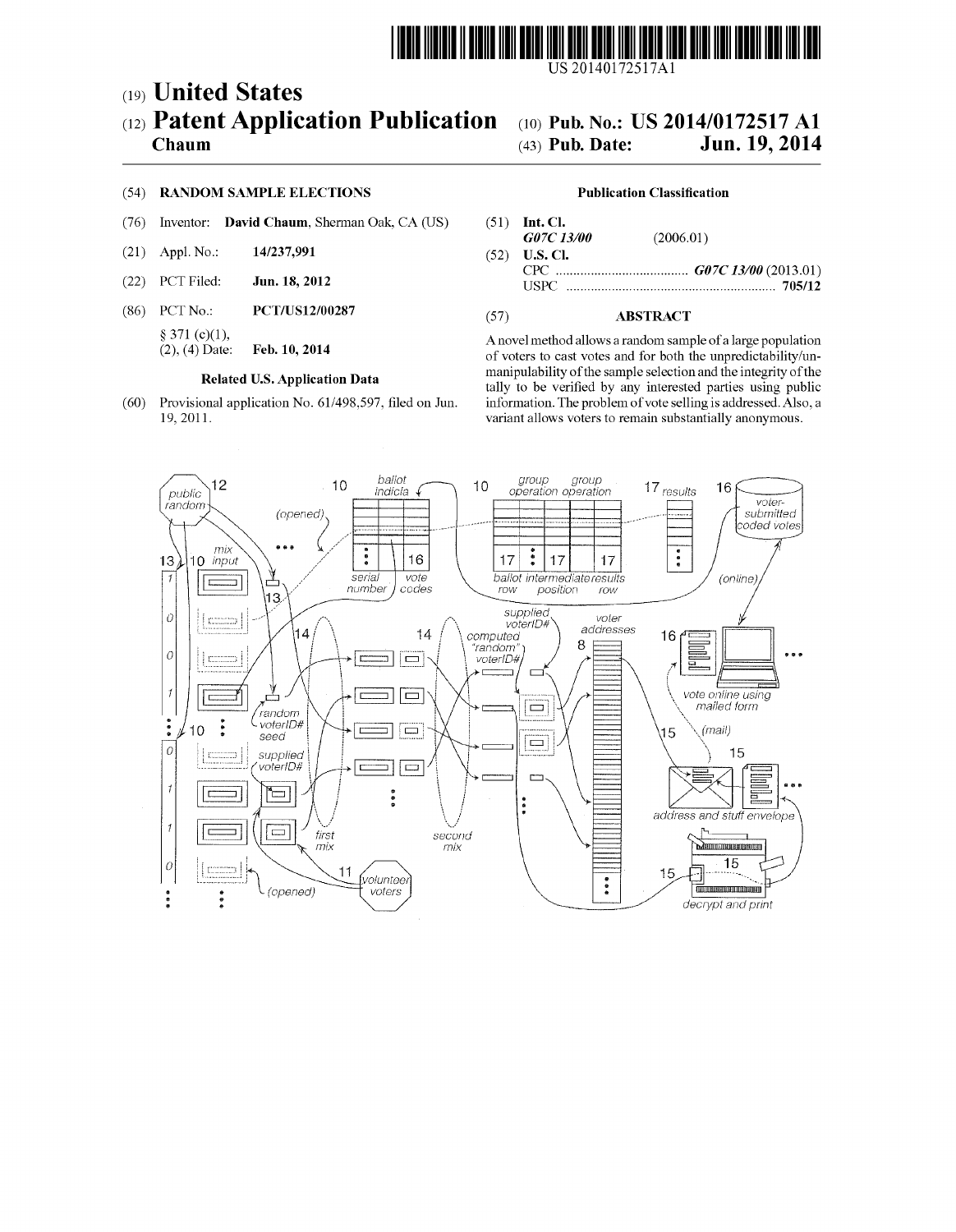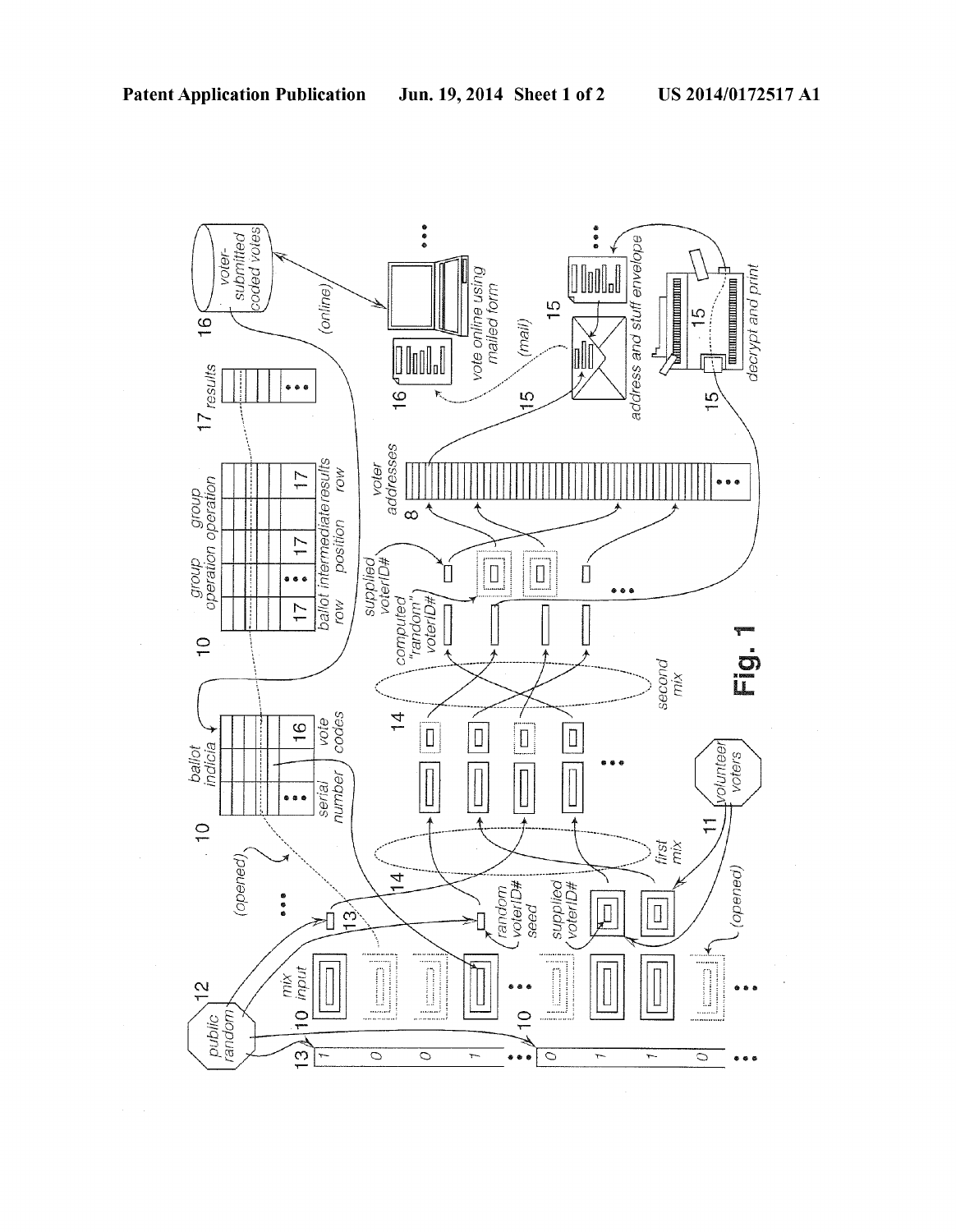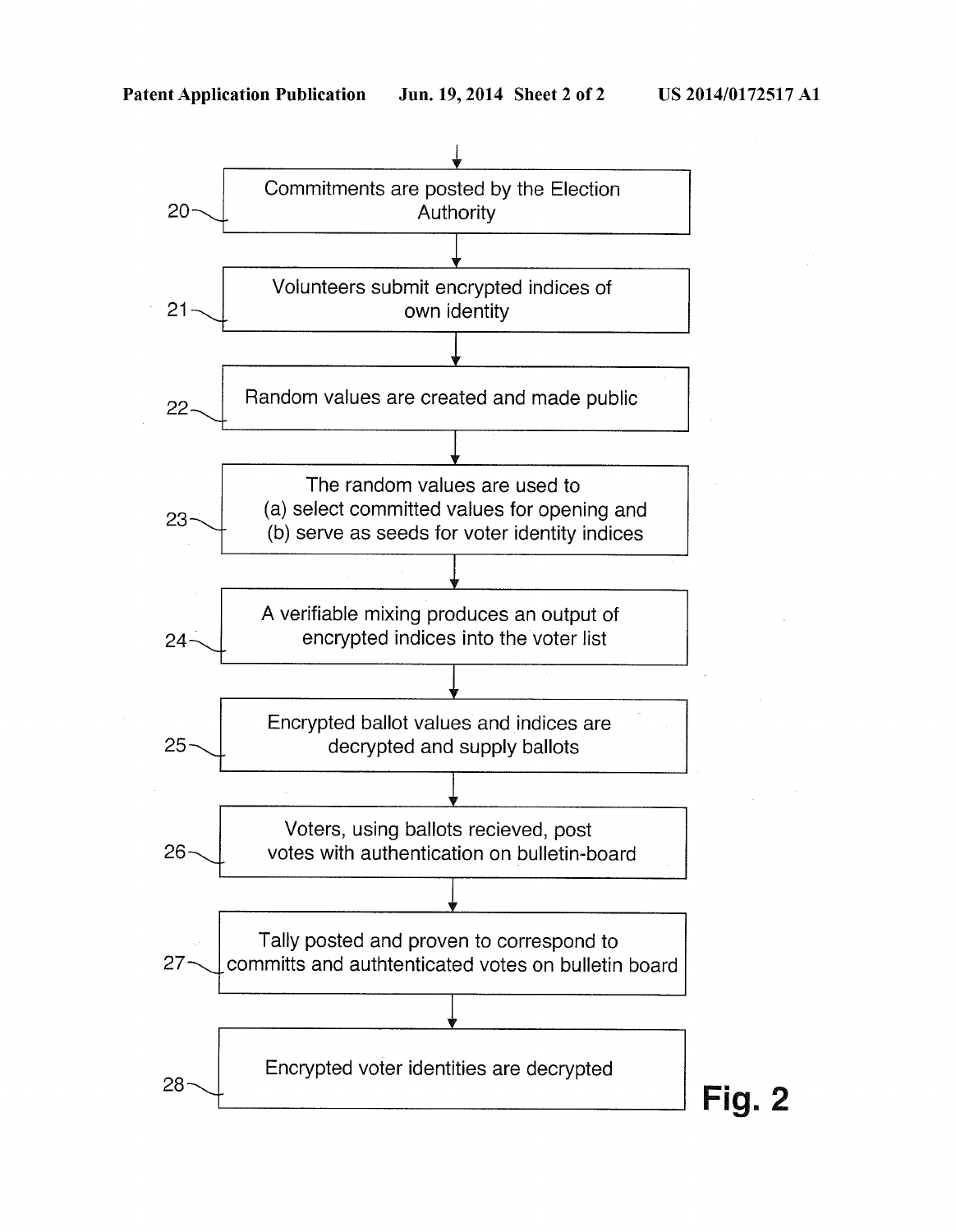#### $\mathbf{1}$

#### RANDOM SAMPLE ELECTIONS

#### BACKGROUND OF THE INVENTION

[0001] 1. Field of the Invention

[0002] The invention is in the general field of polling, and more specifically where not all eligible persons are per poll. [0003] 2. Description of PriorArt

[0004] The present application claims priority from United States Provisional Applications, by the present applicant, titled "Statistical Elections," USPTO 61/498597, filed 19 Jun., 2011.

[0005] Commercial and social advantage may result from a technique whereby a population can be polled, whether or not binding, with a result that is believed more representative and/or convincing than what is achieved by elections today.

#### BRIEF DESCRIPTION OF THE DRAWING **FIGURES**

 $[0006]$  FIG. 1 shows a combination flowchart and cryptographic protocol diagram of an exemplary embodiment of an overall voting system aspect in accordance with the teachings the invention.

[0007] FIG. 2 shows a protocol diagram of an exemplary cryptographic commitment system in accordance with the teachings of the invention.

#### BRIEF SUMMARY OF THE INVENTION

[0008] This section introduces some of the inventive con cepts in a way that will readily be appreciated, but that may make significant simplifications and omissions for clarity and should accordingly not be taken to limit their scope in any way; the next section presents more detailed descriptions.

[0009] Random-sample election techniques can it is believed further advantageously have a cost for a large popu lation that may be several orders of magnitude less than that of conducting a conventional election. The properties that are believed achievable in some example random-sample elec tions may be summarized as follows:

[0010] Only votes from randomly selected voters are counted.

- [0011] Integrity of the published tally of votes cast is cryptographically proved.
- [0012] Vote buying and other "improper influence" of voters is difficult or even impractical.
- [0013] Ballot secrecy violation requires collusion/com promise of election authority or the underlying cryptog raphy.
- [0014] Voters can optionally be compensated for valid participation (even based on a test to determine that they made consistent answers to the questions).
- [0015] Voters can optionally remain substantially anony mous from all but the election authority.

#### GENERAL DESCRIPTION

[0016] A general description of an exemplary embodiment will be provided as will be appreciated without limitation and making certain simplifications for clarity as will be understood.

[0017] A pre-agreed public random process, such as stock market closing data, determines which voters are to receive ballots that will be counted. Although the voters are publicly verifiable as selected by the results of the random process, their identity is hidden at least initially. Those ballots sent to the randomly selected voters will be known to those voters to be at least very likely counted, as a consequence of a public cryptographic proof. Anyone can, however, request a ballot that will not be counted. Because such requested ballots will only be distinguishable by the requesting voter, they can be sold to vote buyers and are believed more likely to be sold than the countable ballots.

[0018] The identity of all voters may be made public once voting is over. Alternatively, a number of "verifiers" may be selected at random, provided with instructions, and only later would the identity of verifiers be made public. Each verifier is provided the identity of a different one of the voters and instructed to contact that voter and ensure that the voter has in fact cast the ballot—and to raise an alarm otherwise. Voters may obtain a code, also known but only in random parts to the verifier, so that the verifier can be convinced that the voter did in fact receive a ballot and verifiers can provide evidence of successful verification they performed. Verifiers may be employed for counted and even uncounted voters. Verifiers, as well as optionally voters who answer verifier queries, may collect rewards. Of course if ballots are sent "signature required," then the authority has some recourse against a voter falsely crying foul.

[0019] The participants in a simplified example are the Election Authority and

[0020] Three classes of members of the public:

- [0021] (1) randomly-selected voters whose votes will be counted;
- [0022] (2) self-selected voters whose votes will not be counted; and
- $[0023]$  (3) optionally, randomly selected verifiers who do not vote but rather check that a corresponding voter did participate.

#### DETAILED DESCRIPTION OF PREFERRED EMBODIMENTS

[0024] Detailed descriptions are presented here of various sufficient to allow those of skill in the art to use the exemplary preferred embodiments of the inventive concepts.

[0025] Turning now to FIG. 1, a detailed combination cryp tographic protocol, functional, flowchart and block diagram of a overall exemplary random-sample voting process will be provided. A random- sample election can be conducted in nine steps as indicated in FIG. 1 by the step numbers and as will also be further described with reference to FIG. 2.

[0026] Referring now to step 10, commitments are posted by the election administrator defining: (a) the countable ballots, (b) the uncounted ballots, and (c) combined tabulation tables for both types of ballots.

[0027] More particularly, encrypted values sometimes called "commitments" are made public, such as by posting online, for instance, replicated and/or in a digitally signed form.

[0028] Each countable and uncountable ballot entry, shown arrayed vertically, consists in the example of a pair made up of two components. The first component is of the same type, whereas the second component differs for the countable and uncountable ballots. The first component, in the example, is a so-called mix input item sometimes referred to as an "onion." It is a nested or iterated layering of public key encryption, as is known, with what will be called the "payload" at its inner most core being the ballot indicia from the combined tabula tion tables to be described. The second component, continu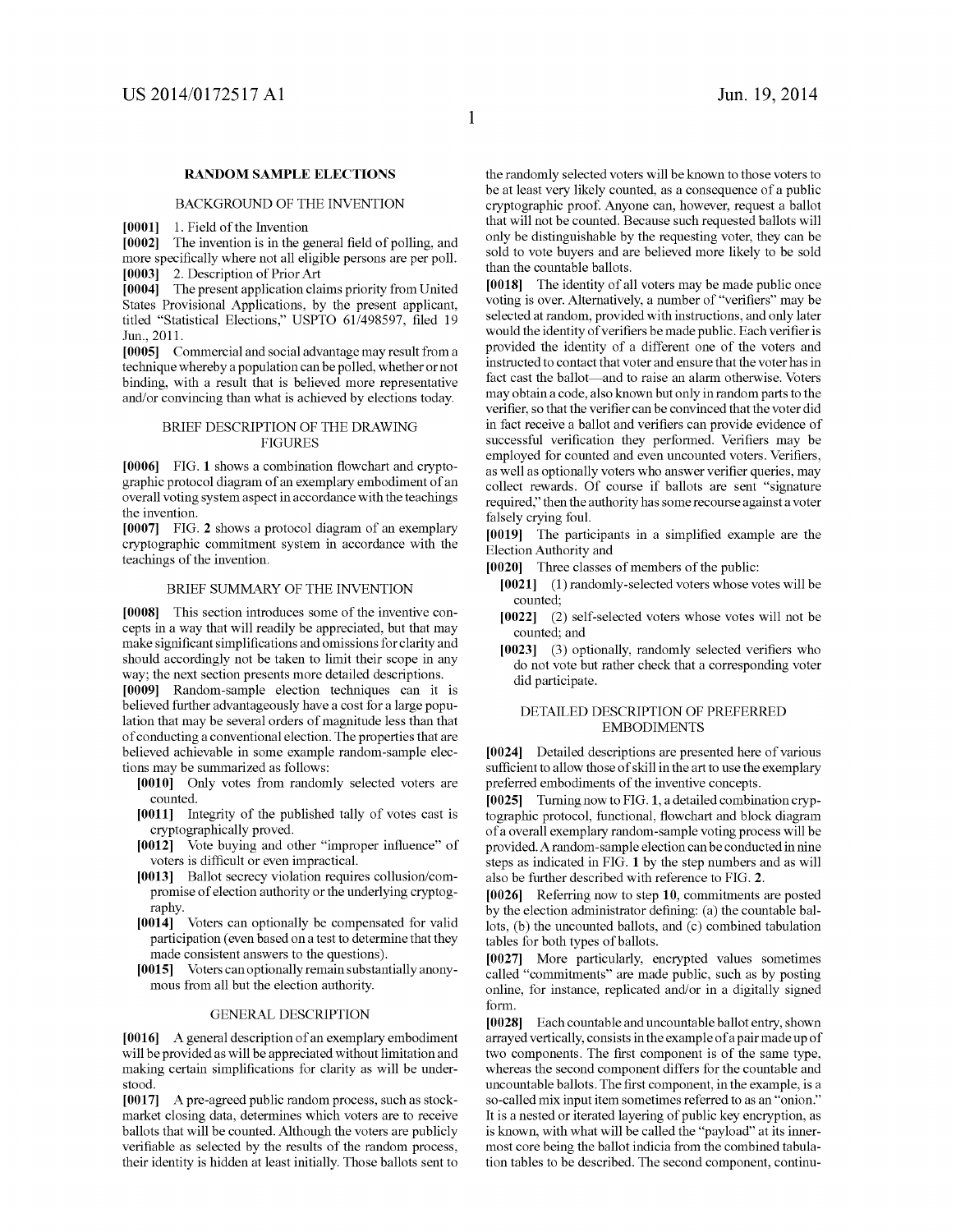ing the example, is for the uncountable ballots, supplied in step 11 to be described, and for the countable ballots, as described in step 12.

[0029] Some combined tabulation table columns include commitments and other columns are empty and will be filled later. The tables relate to what has been called a "voter veri fiable" or sometimes "end-to-end" election system, such as those previously disclosed by the present applicant under the rubric "Punchscan" or "Scantegrity," such as have been used in binding elections. The example chosen for clarity is like that of Punchscan as used by Scantegrity, where there are three tables, shown left to right, as will be understood and familiar. (a) serial numbers, "indicia" to be printed on ballot, and the corresponding "vote codes"; (b) a pointer to the ballot row, the group operation relating the ballot row entry to the intermediate position entry, a second group operation relating the intermediate position to the row pointer for the results row; and (c) the results column The rows of the second and third tables are independently randomly permuted. Initially the vote codes, ballot row and results row pointer, and results columns are empty; the other columns are filled with commits.

[0030] One example way, described here for clarity but without limitation, to keep the ballots submitted by volun teers from having their votes included in the tally is for the corresponding "results row" entries already described to be pre-filled for these ballots with an indication that the vote will not be counted.

[0031] Referring to step 11, volunteers submit multiplyencrypted values with a so-called "payload" or here "seed" that will result in their own address being selected.

[0032] More particularly, each volunteer allowed may provide a mix input, much as already described for the first components, but with a payload that is an "encrypted" index into the list of voter addresses, to be described further with reference to steps 15 and 18.

[0033] Referring to step 12, "Public random" values are created in a pre-agreed manner, such as a cryptographic hash of certain stock market closing data, that should be unpredict able earlier than the completion of steps 10 and 11.

[0034] More particularly, such public random values are know and used, for instance, in lotteries and in voter-verifiable election systems more generally. Prior to a certain time, it is believed infeasible to predict the values or even some functions of the values.

[0035] Referring to step 13, the random values from step 12 are used: (a) to select which committed values from step 11 are to be opened; and (b) as random seeds for cryptographi cally-generated voter identity indexes. The random seeds are processed as the constructed second components are, with the result believed hard to predict. When a random value is pro cessed through a mix that performs operations that would result in successive layers of encryption being stripped off (had they been applied in the first place), as will be understood by one of skill in the cryptographic protocol art, what results is a number (from the same range as can be generated from a user-constructed mix input), which can map nearly uniformly to a user identity or address. Typically, the results at each stage of processing through the mix are "restricted," such as by truncation of enough bits, so that reverse-engineering the mapping from input to output becomes computationally infeasible.

[0036] More particularly, by processing the random seeds as if they were onions, by what may in effect be in some

examples application of one or more digital signatures, the resulting value is hard to predict by those without the signing keys. This will also be further described with reference to step 14.

[0037] Also, in the present example, some such values are used to determine which of the committed values from step 10 already described are to be decrypted in a publicly verifiable manner, referred to here as "opened." This is a known use and in the example includes a random selection of pairs and the rows of the voter-verifiable election tables that match the pairs in ballot indicia, as already mentioned as included in the pairs of the first table. Such opening of randomly selected rows in the tables is known to provide a kind of audit of whether the table content is correctly formed, as will be understood.

[0038] Referring to step 14, a verifiable mix cascade is conducted, establishing that the batch of input pairs consist ing of both types (random voter identities and submitted voter identities) are successively decrypted and mixed to produce an output batch of encrypted indices into the voter address list.

[0039] More particularly, the mix in the example is shown as what was called a "cascade" when the notion of mixing was first disclosed, in "Untraceable electronic mail, return addresses, and digital pseudonyms," Communications of the ACM, Volume 24, Issue 2, Feb. 1981, by the present appli cant. Verifiability may be obtained by various interactive or non-interactive cryptographic proof techniques, as are known in an extensive literature tracing back, for instance, to early results presented by Sako and Kilian in "Receipt-free mix type voting scheme," Advances in Cryptology-EUROCRYPT '95, Springer-Verlag, 1995. Parallel application of a protocol, in what has been called "coordinated instances," allows the components of a pair to be treated in the same or in a different manner, but for the association of the components to be main tained, as will be understood.

[0040] It will however be noted that in the present example system two different types of second-component items are mixed: random values and prepared mix input items. Process ing of the latter yields the known decryption. Processing of the former, however, may be regarded as the nested or iterated application of digital signatures. The result is believed mainly unpredictable without the signing keys. In the present example, the final signing is not applied or a committed key is not revealed that compresses the values to the range of valid indices to the voter address list, as will also be further described with reference to step 18.

[0041] Referring to step 15, the encrypted ballot values are decrypted from the mix output batch and printed and mailed to the corresponding voter address found by indexing the table of voter addresses.

[0042] More particularly, the final second components of the final mix batch are used, as has been mentioned already with reference to step 14, to select respective voter addresses from the list of such addresses shown, as mentioned as will be further described with reference to step 18. The paired vote ballot indicia, also not revealed in cleartext, is also decrypted. Thus, pairs of ballot indicia and voter address are determined by the devices/system called out as "decrypt and print" in the figure. The result is printed material, in the example, including a ballot with the indicia, not visible from the outside, and the address visible from the outside. This may be accom plished by conventional means, such as printing a ballot form and stuffing it in an envelope with the delivery address applied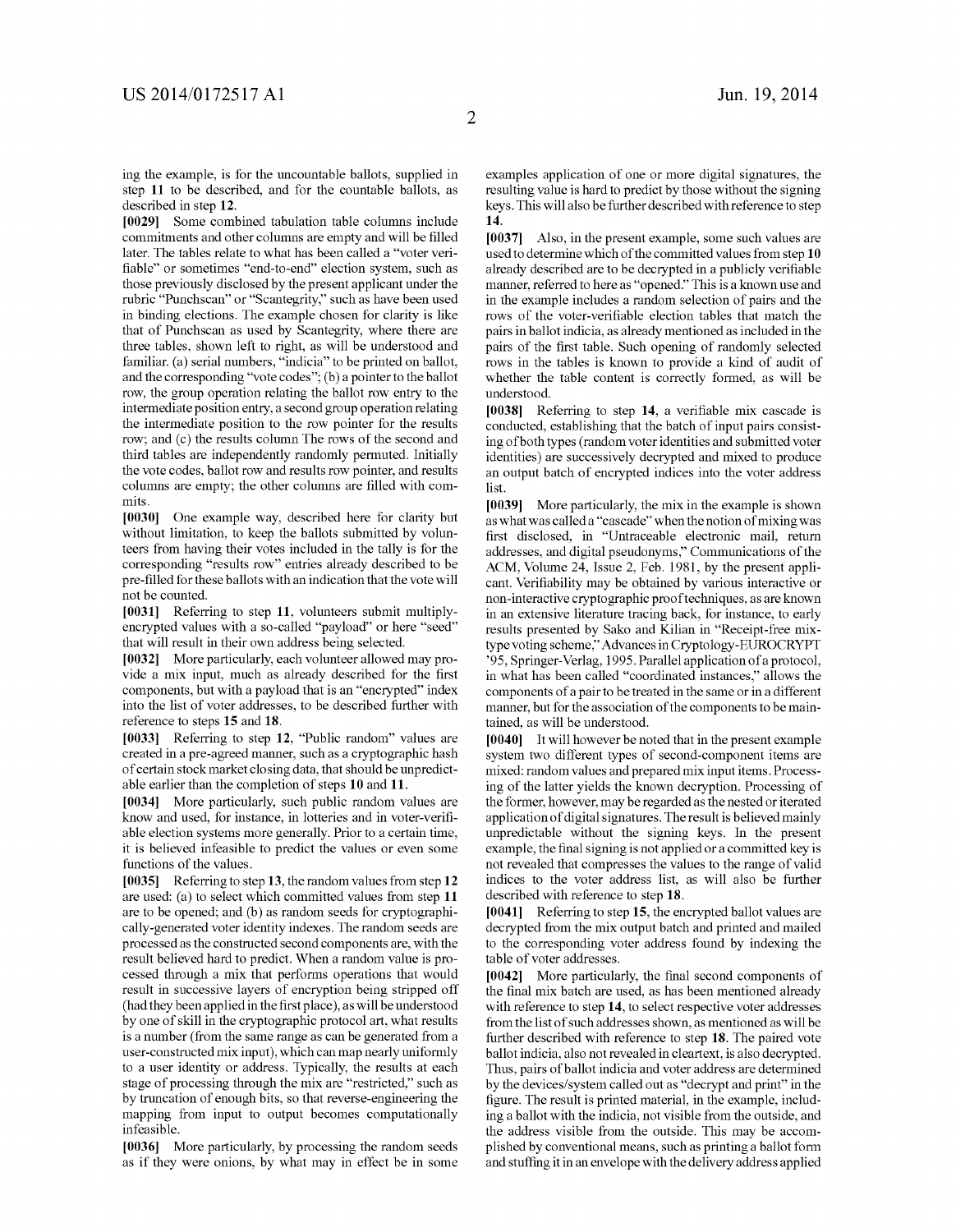to it. These addressed items are delivered to voters, for instance, such as by being mailed or couriered with or without tracking or signature required.

[0043] Referring to step 16, voters cast ballots for instance online using the mail they receive, which results in coded votes on an electronic bulletin board.

[0044] More particularly, the voter provides the codes through a web browser or other software application. It is also believed desirable that the voter checks that the codes are properly posted. The so-called electronic "bulletin board" system is well-known for such public and verifiable posting, as evidenced by the extensive literature on the subject. Vari ous improvements to these techniques by the present appli cant are disclosed in co-pending applications.

[0045] Referring to step 17, the tally is posted and proven to correspond to the published data and coded votes on the bulletin board. Votes for uncounted ballots will not yield votes, but may be stopped from being counted, such as by the pre-filled results rows entries mentioned already.

[0046] More particularly, various voter-verifiable techniques are known; however, the particular example tables shown will be described for clarity. First the results and inter mediate position columns are populated (they were initially empty as mentioned earlier). Then a later public random value, such as described with reference to step 12, but where the unpredictability begins after the population mentioned, may be used. The random values determine which of the ballot row and results row pointer is to be revealed for each respective row, in some example audit schemes. Other audit schemes being well known in the cryptographic election integrity art.

[0047] Referring to step 18, the encrypted indices posted in step 14 are decrypted without regard for whether their votes would be counted or not.

[0048] More particularly, at a stage that is believed desir able later than the bulletin-board is populated or after the verifiability of the election, the encryption of the voter address may be revealed in some examples for auditing. Other types of auditing, not requiring the voter identities to be made public, will also be further described later.

 $[0049]$  Turning now to FIG. 2, a flowchart in accordance with the teachings of the present invention will be described in detail. Each of the nine steps already described with refer ence to FIG. 1 are summarized in the flowchart. The protocol described is somewhat more generic than the very concrete protocol description presented with reference to FIG. 1, as will be appreciated, was for clarity. In particular, for instance, the box for step 20 indicates only some form of commitment being made by the Election Authority, which may be com prised of one organization/individual and/or a quorum of organizations/individuals or a more complex structuring of participants, as are known in some cryptographic protocol settings.

[0050] As another example, the box for step 21 calls out voter identification and not address, as other procedures for voters to obtain ballots are anticipated, such as, without limi tation, by in person visit or online or various combinations of techniques.

[0051] Boxes for steps 22 and 23 correspond to the steps described but in less detailed and more generic language.

[0052] The box for step (4) as yet another example calls for a verifiable "mixing," being more generally whatever cryptographic protocol, no matter how it works, accomplishing the result so hiding the input and output correspondence.

[0053] The box of step 25, as still another example, calls out the "supply" of ballots, more generally, rather than the par ticular steps of printing and mailing ballot forms.

[0054] The box of step 26, as yet still another example, calls for voters posting votes with authentication, more generally than using coded votes.

[0055] The box of step 27, as yet again another example, calls for a generic cryptographic election verification process of whatever type.

[0056] And finally, the box of step  $28$ , as still again another example, refers to voter identity information more generally as contrasted with the more specific voter addresses.

[0057] While these descriptions of the present invention have been given as examples, it will be appreciated by those of ordinary skill in the art that various modifications, alternate configurations and equivalents may be employed without departing from the spirit and scope of the present invention. [0058] All manner of variations, generalizations and exten sions are anticipated. As just one example, each verifier is provided with a voter identity and each voter optionally with a confirmation code. The verifier contacts the voter and obtains the confirmation code. A random selection of the digits of the confirmation code are provided to the verifier along with the voter identity, so that the verifier can check the validity of the confirmation code and the voter cannot, at least with significant probably of detection, cheat the verifier. The verifiers may be selected by a third portion of the input batch as described, with random identities, and be paired with voter identities. The confirmation codes and random selections of digits may, for instance, be constructed by the election author ity. As another example, a multiparty protocol may be employed, instead of using a single election authority, as has been mentioned and will be understood.

1. A method for randomly sampling votes from a relatively large population of persons comprising:

- committing publicly to information based on first key information that will determine selected persons from first public random values, the first public random values to be realized later;
- committing publicly to information based on second key information including for audit of ballot information and related tally information responsive to at least second public random values, the second public random values to be realized later;
- providing ballot information, after the first public random values are realized, to the persons selected by the first public random values realized;
- accepting and making public voted ballot information related to the ballot information provided at least to the selected persons;

making public a tabulation of the voted ballot information; establishing, by revealing information related to the second

- key information, that the tally corresponds at least sub stantially with high probability to the voted ballot infor mation; and
- revealing the identity of selected persons after the vote information is accepted and made public.

2. The method of claim 1, further comprising:

receiving participation requests each related to a request ing person;

providing ballot information to the requesting persons;

accepting and making public voted ballot information related to the participation requesting ballots;